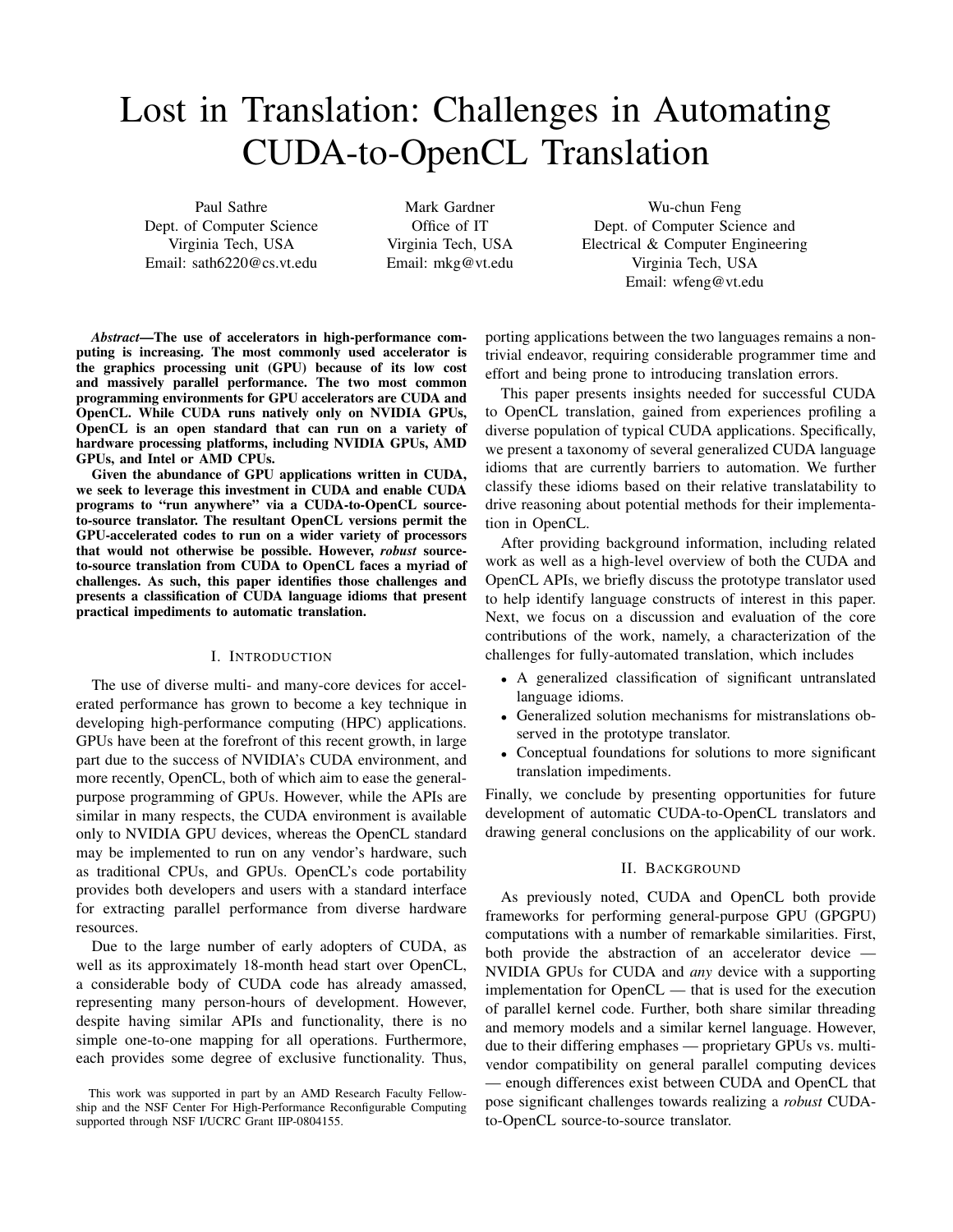#### *A. Related Work*

There exist a number of related efforts to automatically translate software either to or from the CUDA framework. The parallel performance afforded by GPUs has created a demand for programming models and tools which simplify the development of GPU-accelerated software.

A popular approach to providing software portability is the use of a lower-level intermediate representation (IR) between high-level source and architecture-specific binary. Ocelot is a compilation framework that translates CUDA's PTX IR to x86 CPU code via the LLVM framework [1]. Ocelot can dynamically execute CUDA applications on both GPUs and CPUs without recompiling [2]. However, this approach requires that a separate backend be developed for each target IR, such as Caracal, a PTX-to-CAL runtime environment for execution of CUDA code on AMD GPUs [3].

Portability can also be provided through the insertion of an additional abstraction layer between the developer and the GPU programming framework. This is the approach taken by Swan, a tool for switching between CUDA and OpenCL. Applications written to use the Swan API in place of the CUDA API are compiled for either CUDA or OpenCL simply by changing the tool's build target and compiling against the respective Swan library [4]. However, this approach still requires manual translation from CUDA code to Swan's API.

The shared memory programming (SMP) model has seen widespread use in the development of parallel applications. OpenMP is a popular open standard for implementing the SMP model, and there are efforts underway to translate OpenMP to and from CUDA. One such effort, known as OpenMPC, has demonstrated an extension to OpenMP, which provides autonomous compilation and tuning of CUDA executables from OpenMP source code [5][6].

A separate effort, underway at the University of Illinois at Urbana-Champaign (UIUC), implements the CUDA programming model on multi-core CPUs. This framework, known as MCUDA, has demonstrated techniques for performing automatic transformation and tuning of an abstract syntax tree (AST) from CUDA to OpenMP [7].

Another project at UIUC, CUDAtoOpenCL [8], implements a modified preprocessor and AST IR, allowing parsing of CUDA source. Transformations on the AST for generating host and device code are performed in separate phases. A recursion-based mechanism for propagating translations to OpenCL data types has been demonstrated. However, some features are said to be unsupported. In addition, its source code has not been released, and as such, cannot be compared directly to our translator, CU2CL. We note that both CUDAtoOpenCL and CU2CL have recursion-based expression rewriting, propagation of the cl mem type, and support for the most commonly-used environment setup, memory management, and kernel launch functions [8] [9].

# *B. CUDA*

NVIDIA's CUDA has been at the forefront of GPGPU development since its initial release in 2006 and has recently reached its fourth major revision. At its heart, CUDA is designed to allow programmers easier access to the raw computational performance of NVIDIA's GPU architectures without the need to transform algorithms in order to use graphics APIs as was previously the case. While primarily a programming framework, CUDA provides a complete environment for the development of GPGPU applications via a combination of extensions to the C language (CUDA C), a corresponding compiler and visual profiler, and both a highlevel runtime API and a lower-level driver API.

CUDA's primary compute functionality is achieved through host-side enqueuing of kernel functions, which are then executed on the GPU device asynchronously by the CUDA runtime [10]. This queue can be user configured to launch kernels and complete memory transfers either in strictly sequential order or an arbitrary order. An additional level of explicit synchronization is available through the use of user-defined events. The kernel launch model provides a hierarchical organization of device *threads*, consisting of a one- to threedimensional *grid* of thread *blocks*, each of which represents a one- or two-dimensional subdomain of the grid space. At each kernel launch, both the grid and block dimensions must be declared in order to partition the workload to available streaming multiprocessors. Figure 1a provides a summary of this execution model.

CUDA utilizes a hierarchical memory model distributed across both host and device. As of the CUDA 4.0 release, it also provides a uniform address space [10]. Device memory is partitioned into several distinct units, which conceptually, function much like the tiers of a cache albeit with relaxed consistency. (In fact, NVIDIA GPUs with compute capability 2.0 or higher provide an adjustable L1 cache.)

*Global* memory makes up the vast majority of GPU memory space; it is accessible from both the host and GPU and allows for data communication to and from the GPU. In addition to this bulk global memory, *texture* and *constant* regions are provided but are somewhat limited due to their small size, the read-only nature of constant memory, and the need for specialpurpose functions to access texture data. *Shared memory* is onchip and significantly faster, but it is far smaller and access is restricted to only threads that reside in the same block. Finally, *GPU registers*, similar to their CPU counterparts, are few in number and only accessible by the owning thread, but are the fastest by far. An overview of this memory model is provided in Figure 1b.

## *C. OpenCL*

OpenCL was first devised by Apple in an attempt to avoid being restricted to any given hardware vendor's proprietary API. It has since been transferred to the Khronos Group to steward as an open standard for heterogeneous computing [11]. OpenCL provides a mechanism through which parallel applications can be developed for diverse accelerator hardware, without the need for time-intensive manual adaptation.

Conceptually, OpenCL provides a threading model similar to CUDA's that allows the software designer to abstract away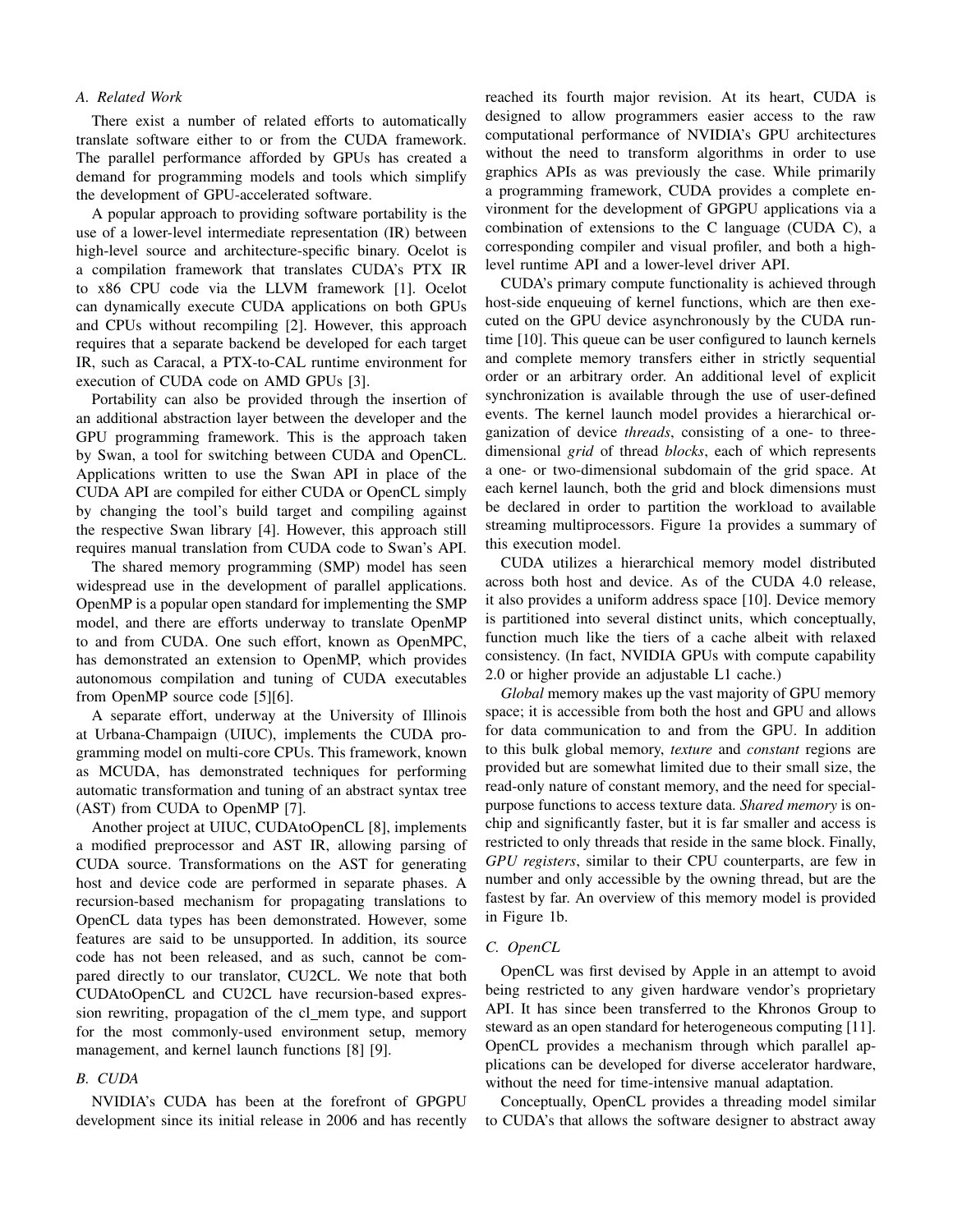

Fig. 1. CUDA and OpenCL Kernel Execution and Memory Models

all but the most critical considerations of the underlying architecture and express parallelism in terms of a large *ND Range*. This grouping of the device's thread hierarchy represents a direct one-to-one mapping to CUDA's grid. In addition, OpenCL uses the terms *work-group* and *work-item* in place of CUDA's blocks and threads, respectively.

OpenCL's memory hierarchy is another area of similarity. *Global* and *constant* memories are effectively unchanged. CUDA's shared memory is referred to as *local* memory in OpenCL and is specific to a work-group. CUDA registers are referred to as *private* memory in OpenCL which is specific to a given work-item. Figures 1a and 1b show these CUDA-to-OpenCL mappings.

#### III. TRANSLATOR PROTOTYPE

Much of the results presented in this paper were enabled by our prototype source-to-source translator, known as CU2CL (i.e., CUDA-to-OpenCL). While a full discussion of CU2CL's implementation is outside the scope of this paper, we provide a brief introduction to its high-level construction as context. A more detailed exposition is available in [9].

CU2CL is built on the Clang compiler framework [12], a strategic choice based on its extensible, library-based construction, as well as its built-in CUDA parser. By building the translator within this framework, the vast majority of core functionality could be implemented by the clever composition of pre-existing functionality, requiring only that a new plugin be written to provide a new recursive descent AST walker as well as the actual CUDA-to-OpenCL rewriting process.

CU2CL is "AST-driven and string-based" [9] and relies on Clang for parsing and generation of an AST, which is then used by CU2CL to identify sections of interest for translation. However, contrary to many translation efforts, the resultant source code is *not* derived strictly from the translated AST. Instead, string insertions and replacements are performed within a local context. This ensures that meta-content embedded in the source, such as commenting and formatting, is nearly completely preserved in the resulting OpenCL output. This is a definite boon to the use, extension, and maintenance of automatically translated code. Further, [9] has provided an early analysis of the CU2CL prototype, demonstrating that automatically translated code offers performance on par with hand-translated versions when executed on the same underlying CUDA device.

## IV. APPROACH

As a preliminary step towards the future development of CUDA-to-OpenCL translators, including the extension of our CU2CL prototype, we have undertaken a study of sample CUDA applications in search of software idioms that provide fundamental impediments to translation. As a byproduct, we also discovered a small number of CU2CL idiosyncrasies.

In order to encompass a significant majority of the full diversity of the CUDA language, we directed our attention towards 79 sample applications provided along with the CUDA SDK [13], as well as 17 from the Rodinia suite of parallel applications [14]. The SDK samples were chosen for their considerable breadth of coverage, whereas the Rodinia suite was chosen as representative of CUDA usage in practice. Rodinia also conveniently provides availability of manually translated applications for future comparison.

We began by subjecting each of the sample applications to a raw "first-pass" translation by CU2CL and examining the generated source artifacts from the original CUDA and the emitted errors for distinctive patterns. Upon analysis, we saw the emergence of distinct idioms that arose consistently across multiple applications. By profiling the population of sample applications for "markers" of these idioms – specific data types, function calls, and header files – we developed an understanding of the scope and breadth of these idioms as well as insight into solutions for realizing a more robust translator. Additionally, we manually removed code sections that were associated with translation failures in affected applications and then subjected these applications to additional passes through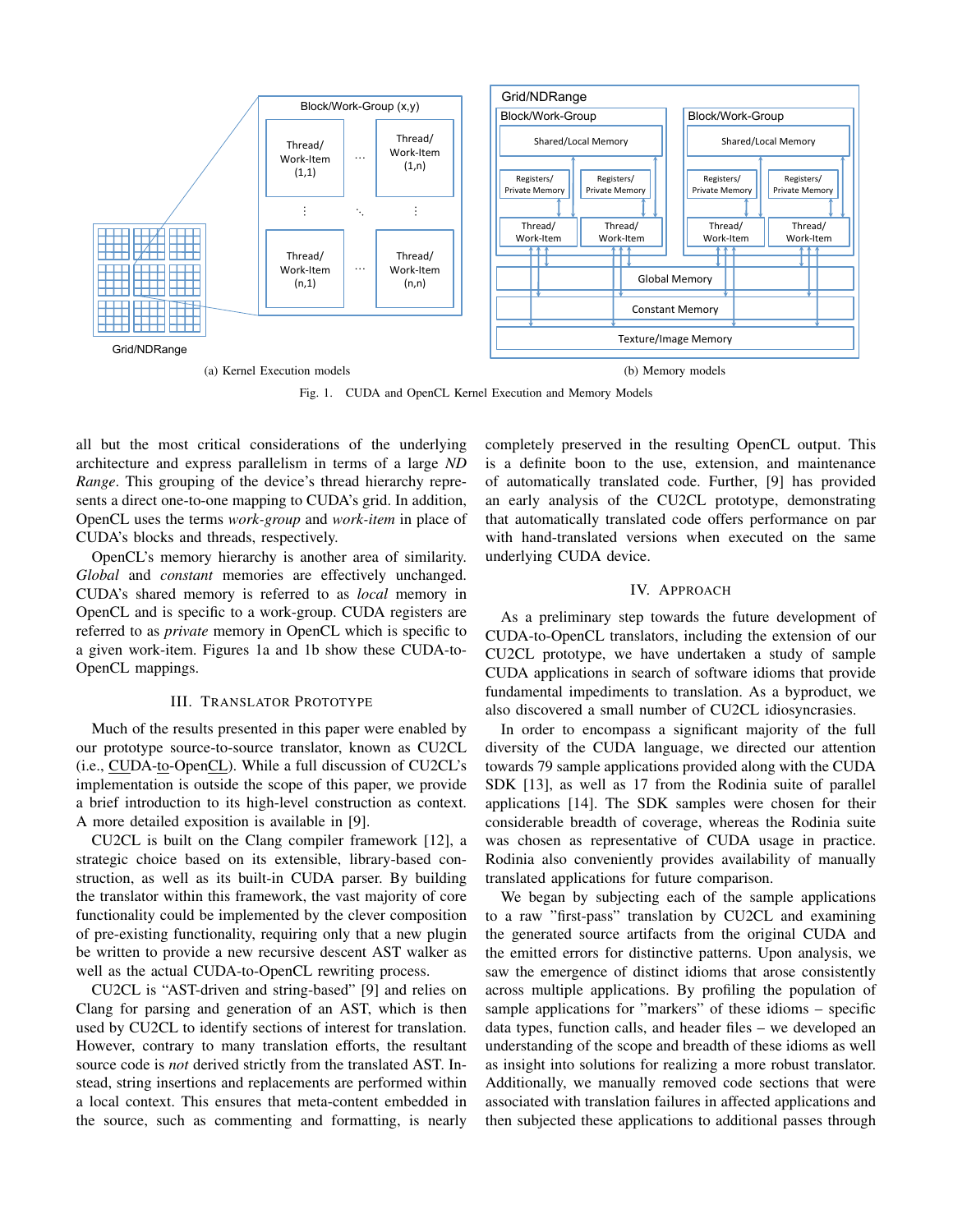the CU2CL prototype in order to attempt partial translation of the remaining source.

Out of this process emerged three general classes of language idioms: (1) fundamentally untranslatable idioms, (2) difficult-to-translate idioms, and (3) CU2CL-specific translation idioms. Additionally we note the largely languageagnostic challenge of providing cohesive translation across multiple source files which are compiled separately as disjoint objects underlying a larger application.

Table I presents an overarching summary of the frequency of these challenges within the sample populations. We discuss these in depth in Section V.

TABLE I CUDA-TO-OPENCL TRANSLATION CHALLENGES AND FREQUENCY OF AFFECTED APPLICATIONS

| Challenge                            | <b>CUDA SDK</b>   | Rodinia           |
|--------------------------------------|-------------------|-------------------|
|                                      | Frequency $(\% )$ | Frequency $(\% )$ |
| <b>Separate Compilation</b>          | 54.4              | 35.3              |
| <b>Untranslatable Idioms</b>         |                   |                   |
| - CUDA Libraries                     | 17.7              | 0                 |
| - PTX                                | 7.6               | 0                 |
| - Kernel Templates                   | 7.6               | 0                 |
| <b>Difficult-to-Translate Idioms</b> |                   |                   |
| - Device Identifiers                 | 77.2              | 0                 |
| - Static Constant Buffers            | 19.0              | 5.9               |
| - Textures                           | 32.9              | 23.5              |
| - Graphics Interoperability          | 24.1              | $\Omega$          |
| - CUDA Driver API                    | 8.9               | 5.9               |
| <b>CU2CL-Specific Idioms</b>         |                   |                   |
| - Kernel Literal Arguments           | 20.2              | 17.6              |
| - Aligned Types                      | 6.3               | 5.9               |
| <b>Miscellaneous Idioms</b>          |                   |                   |
| - Surfaces                           | 7.6               | 0                 |
| - K&R Style Declarations             |                   | 5.9               |
| - False System Includes              |                   | 19.4              |

## V. CHALLENGES

## *A. Separate Compilation*

Separate compilation of CUDA applications from multiple source files is a challenge that is not necessarily specific to translation from CUDA to OpenCL. Rather, it is specific to source translation, which occurs at a file scope on languages or runtimes that have global state – such as the CUDA runtime API. Fundamentally, a source-to-source translator which operates on single source file at a time must propagate source rewrites to other software components which may not be integrated until the linking phase of compilation. This represents a significant challenge to any translator's ability to provide robust translation of real-world applications, as separate compilation plays a key role in the modular construction of full-scale applications.

This issue is highly relevant to CUDA-to-OpenCL translation as OpenCL requires significantly more initialization "boilerplate" code than the CUDA Runtime API. (In this regard, OpenCL is similar to the CUDA Driver API.) It requires a priori knowledge of the specific accelerator kernels that will be utilized by the application. However, we have observed that these commonly reside in source files separate from those containing main methods, and without explicit linking or manual intervention, it becomes a significant challenge for an automatic translator to ensure that the appropriate initialization has occurred. Doing so introduces the complexity of maintaining some state across translator executions.

As an example of this challenge, our prototype currently inserts initialization code into the main method for all CUDA kernels that share the same effective file scope (after preprocessing of includes), but only provides partial translation without initialization in other cases. Through clever usage of include directives, it is relatively easy to force full translation of many of these applications by giving CU2CL the appearance of operating on a single source, but this introduces an additional manual preprocessing step as well as obviating other potential benefits provided by modular, separate compilation. We find this to be an imperfect solution in the long term and are currently working to develop a robust mechanism for collecting necessary boilerplate across multiple, separately translated source files and deferring insertion of initialization and deconstruction shims into the main method when the containing code module is translated.

## *B. Fundamentally Untranslatable Idioms*

Among the insights produced by our profiling were several CUDA syntax constructs and GPU programming practices that simply lie outside the practical scope of CUDA-to-OpenCL translation. We present three such idioms, which can be recognized, but not automatically translated at the present time for reasons stated below.

*1) CUDA Libraries:* The very nature of source-to-source translation restricts the ability to translate applications that make use of non-source components. In practice, this is primarily encountered in the use of third-party libraries that make internal use of the CUDA API to provide GPU-accelerated implementations of commonly used functions. In our analysis, we found instances of five such libraries: Boost, CUDPP, CUFFT, CUBLAS, and CURAND, which together appeared in 14 of the 79 samples taken from the CUDA SDK. It is relatively easy to identify applications that make use of these libraries by searching for their header files and function calls. However, without available CUDA source or equivalent OpenCL libraries, these calls will remain effectively outside the reach of a translator. As equivalent OpenCL libraries are developed, translation then becomes relatively straightforward. However, due to the presence of such libraries in real code, it must be gracefully handled by automatic translation efforts in the mean time, primarily by noting their presence via an error message.

*2) PTX:* Another less prevalent variant of the non-source component problem that we identified is the use of NVIDIA's PTX IR for distribution of highly-targeted device kernels within software projects. Due to OpenCL's abstractions around compute devices and the myriad of potential underlying implementations necessary to accommodate all supported OpenCL devices, translation would require deep analysis of the PTX source to construct equivalent OpenCL source; essentially a form of decompiling. This would require the use of an entirely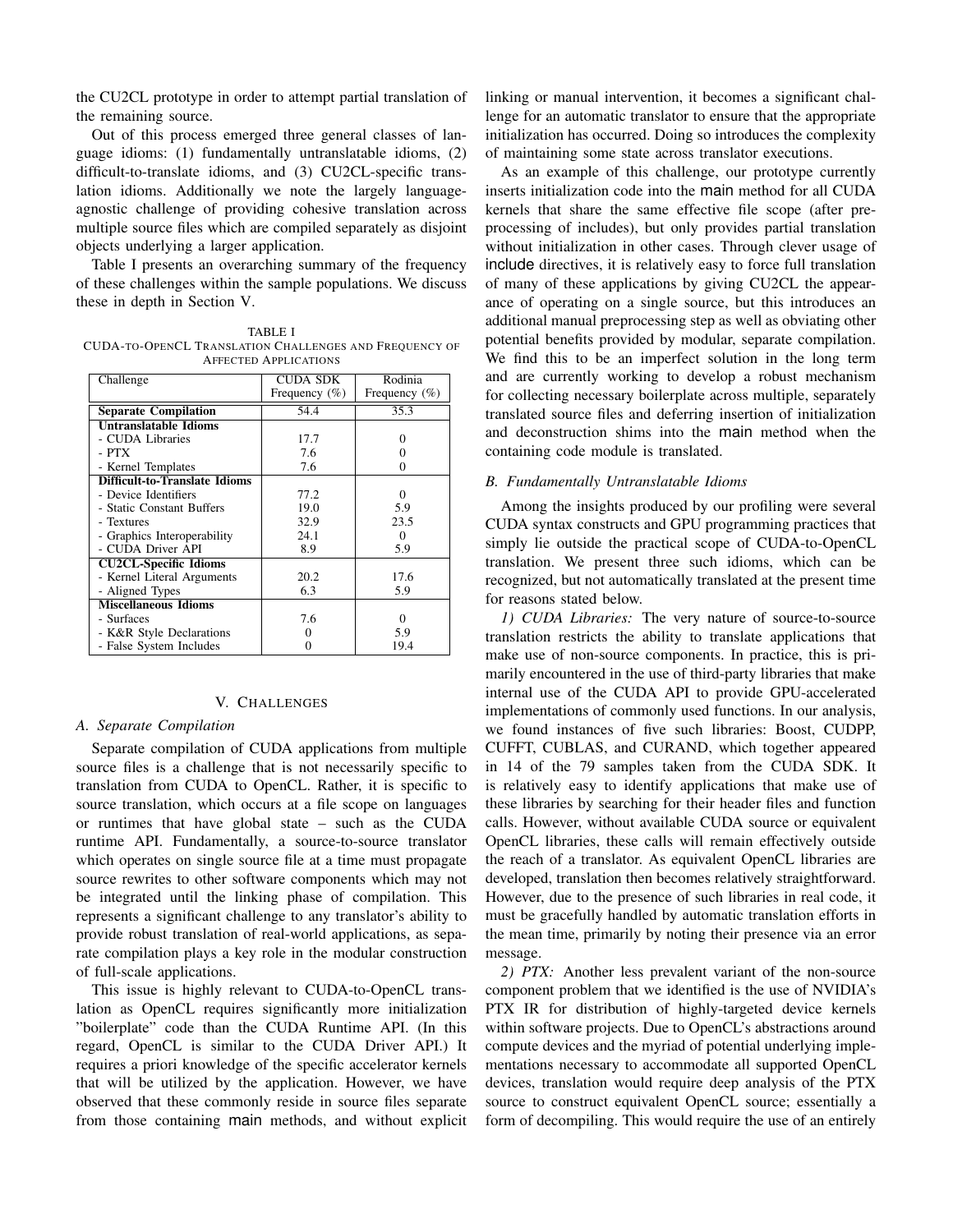new front-end parser solely for constructing abstract meaning from highly device-tuned low-level operations. Further, the compilation of PTX requires usage of the CUDA Driver API, which is not currently supported by any CUDA-to-OpenCL translator.

*3) Kernel Templates:* Finally, the third idiom that lies largely outside the reach of CUDA-to-OpenCL translators is the ability to use C++ object-oriented constructs within CUDA device kernels. We recognize that this does not fundamentally present a class of untranslatable constructs as C++ objects are themselves implemented through simpler mechanisms, but such translation would effectively require their reimplementation at the present time. These represent a *current* language barrier solely due to OpenCL's continued reliance on purely C99 constructs within device code. Should future versions of the OpenCL standard allow for the inclusion of C++ objectoriented constructs such as templates within device code, then their automatic translation would be more readily achieved.

## *C. Difficult-to-Translate Idioms*

This class of idioms represents those for which complete or near-complete functional equivalence can be realized in an automatic translator, but for which direct one-to-one mappings either do not exist or fail to ensure coverage of the full expressivity of the CUDA API. We demonstrate two cases of expressivity limitations – device IDs and statically allocated constant buffers – and three cases of functional equivalence requiring more elaborate syntax adaptations – textures, OpenGL interoperability, and the CUDA Driver API. The two cases of expressivity limitations demonstrate situations in which there exists a one-to-one mapping of CUDA-to-OpenCL behavior, but for which CUDA offers additional syntax and functionality variants that are less directly realized within OpenCL. The three remaining cases represent sections of the APIs that provide essentially equivalent functionality but with vastly differing syntax.

*1) Device IDs:* The single most common idiom that we observed within the sample of applications was the initialization of a CUDA device from a simple integer ID. The CUDA Runtime API provides a mechanism for selecting a specific CUDA-capable device from among the multiple devices which may be present in a system. However, the explicit call is rarely used due to the convenience of auto-initialization of a default device by the runtime when the first CUDA call is performed.

Currently, CU2CL assumes a similar auto-initialization behavior and simply chooses the default zeroth GPU device returned by the OpenCL runtime. However, for any translator to effectively emulate the optional functionality of choosing a device based on its integer index among all compute devices in a system, it must provide an OpenCL device initialization mechanism to create a structure which consists of all valid OpenCL devices and use the integer index to then make a distinction between them. Figure 2 in Section VII demonstrates OpenCL code that would effectively achieve this functionality.

*2) Statically Allocated Constant Buffers:* CUDA allows device-side constant memory buffers to be declared as static *constant* arrays using a variant on the C syntax for stackallocated arrays. While OpenCL does *not* provide an equivalent method for the declaration of statically defined constant memory regions, translation of such a declaration to make use of the proper clCreateBuffer syntax could be easily added. However, the subtle difficulty presented by this idiom is OpenCL's need for constant buffers to be explicitly specified as kernel arguments. Proper detection and insertion of these additional arguments in only the relevant kernels will require a disciplined approach to identifying usage of such buffers within individual kernel functions.

*3) Textures:* The next idiom that we identified and that can potentially be implemented via functional equivalency is the mapping of CUDA textures to OpenCL images. Fundamentally, both provide access to special-purpose regions of a GPU device that allow for efficient access to data through imagecentric addressing modes. However, CUDA and OpenCL present differing APIs for handling such data, requiring more significant changes than simple one-to-one mappings. Further, CUDA's one-dimensional texture type has no direct analog within the OpenCL specification before version 1.2 [11] and requires intelligent mapping of the one-dimensional texture onto a two-dimensional OpenCL image. This idiom was first noticed in two unpublished sample kernels that were provided by an industrial collaborator and reinforced within 26 of the CUDA SDK samples as well as four of the Rodinia applications. Work is still ongoing to create generalized mechanisms for performing texture-to-image mappings (via experimental manual translations of affected applications).

*4) OpenGL Interoperability:* Both CUDA and OpenCL provide mechanisms for directly interoperating with OpenGL objects that share data with compute kernels. These are primarily of interest for in-situ visualization of computations without the need for excess data movement to and from the CPU as an intermediate step between computation and rendering. (While CUDA textures may be considered to loosely fall under this umbrella, their usage in practice has been observed to frequently be completely agnostic to other graphics interopability, and as such, have been presented as a distinct idiom.)

*5) CUDA Driver API:* CUDA provides access to this lowlevel driver API that allows programmers more explicit control over the execution of software on CUDA devices. There are many parallels between CUDA's Driver API and OpenCL's specification, particularly the dramatically increased explicitness required to manage a compute device within the Driver API over the high-level CUDA Runtime API. Currently, no translator makes any attempt to translate constructs from the CUDA driver API. Based on the limited usage that we have observed (only seven CUDA samples and one Rodinia sample) as well as the drastically increased difficulty of programming with the CUDA Driver API, we place this at a low priority for our translator.

#### *D. CU2CL-specific Idioms*

The final set of idioms encompasses translated constructs that emit invalid OpenCL source under specific conditions due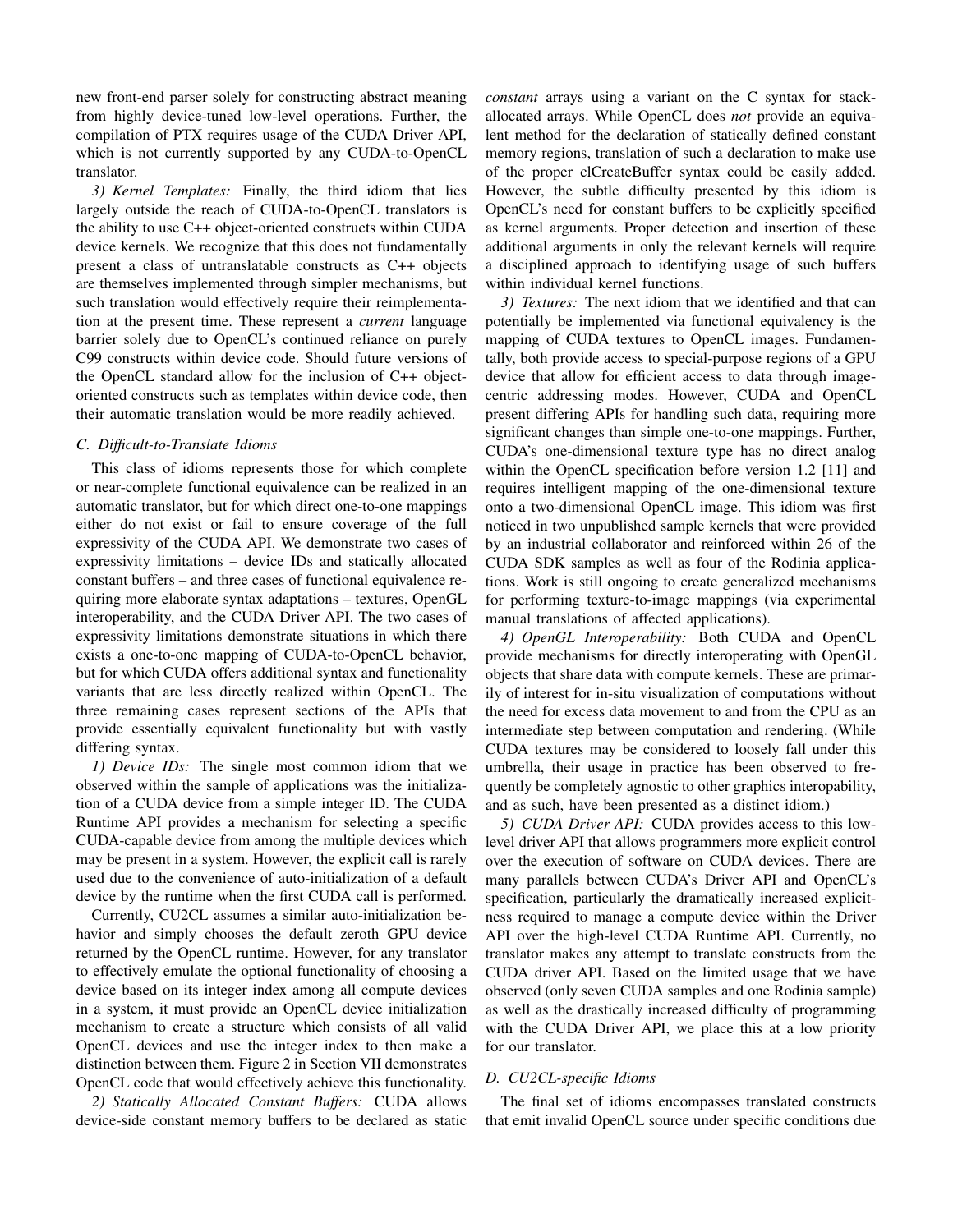to assumptions or oversights in the translator prototype, but require only relatively small additions to be supported. We stress that the implementation of solutions for these issues will improve the already high effective coverage of the translator and bring additional clarity to the search for as yet unidentified idioms by removal of excess noise.

*1) Aligned Types:* The only example of a simple one-toone mapping that was not translated was alignment attributes. Both OpenCL and CUDA support explicit specification of data structure alignment in order to ensure a consistent memory layout on structures passed between host and device. However, our examination of CUDA source and OpenCL output revealed (and inspection of the prototype source later corroborated) that CUDA's *align(n)* construct was not being translated to OpenCL's *attribute ((aligned (n)))* construct. We encountered this construct in only five of the CUDA samples and only a single Rodinia application. However, we anecdotally note that the relevance of this issue is likely greater than indicated by our study due to the utility afforded by structurally organized memory.

*2) Kernel Literal Arguments:* Another potential translation pitfall that we have identified, which is typical of subtle assumptions made about incoming CUDA syntax, is the use of literal arguments to CUDA kernels. Within CUDA, arguments to device-side compute kernels are specified using pass-byvalue semantics, as opposed to OpenCL's pass-by-reference mechanism of specifying kernel arguments. Currently, the prototype assumes every value passed to a compute kernel is stored in a specific variable (i.e., memory address) and simply translates variable names into appropriate pointer references. However, in the case of literal arguments – numerical constants, macro evaluations, and other inline mathematical operations – there is often no variable in the application source that ever contains the result of the expression. Further, the string replacement method of performing pointer translation results in mangled forms of the expression in the resultant OpenCL source. While this fundamentally represents a functional equivalency similar to those in Subsection V-C, an appropriate emulation can be rather directly achieved.

## *E. Miscellaneous and Unclassified Constructs*

In addition to the well-defined idioms mentioned in the previous three subsections, we have identified additional constructs that present barriers to translation, but that are still being studied for generalizable patterns, as well as potential translatability before classification. These remaining constructs are all currently undergoing preliminary analysis to determine their membership into extant or new classifications.

The final subset of language constructs that we have identified, but not yet classified, consists of those which were exposed only in a small subset of the population or during latestage passes by the prototype after earlier-identified untranslatable constructs had been manually removed from source samples. We are currently in the process of examining CUDA source, automatically translated OpenCL, and CU2CL's source itself to develop a similar understanding of these constructs.

First, the CUDA SDK samples provided several applications that make use of CUDA's *surface* data type, which is closely related to the *texture* type. However, before the release of the OpenCL 1.2 standard, there existed no relatively analogous type. It is not yet clear if OpenCL's recently introduced surface types offer full functional equivalence to CUDA's.

Second, a number of the samples taken from the Rodinia benchmarks suite use system-style preprocessor syntax for includes rather than user-space include syntax to reference relevant project header files. While this does not inhibit the prototype from translating the included files, the default behavior for rewriting the system-style include statement is to assume no rewrite occurred within the header and maintain the untranslated reference.

Finally, the Rodinia suite contains a single application, Backprop, which contains function declarations that enumerate arguments in K&R style that cause translation failure. We are still in the process of determining if this is a limitation of Clang's CUDA parser or the CU2CL translator library.

#### VI. CONTRIBUTION

The GPGPU community has expressed great interest in translation from CUDA to OpenCL. While CUDA provides access to high raw computation performance, it is limited in its general applicability due its exclusivity to NVIDIA hardware, whereas OpenCL provides access to high performance computation on NVIDIA devices as well as those from other vendors. Primarily, the boon of OpenCL driving the desire for translation is functional portability. By converting existing codebases to OpenCL, the cost of developing software that is compatible with a multitude of underlying compute devices is drastically reduced. Further, OpenCL codebases are futureready as existing code will be capable of executing on any future device that implements an OpenCL runtime.

Therefore, the primary relevance of this work is a contribution to the general knowledge of CUDA-to-OpenCL translation. We have drawn attention to a number of fundamental issues encountered when translating from CUDA to OpenCL. Further, where possible, we have worked to generalize the language idioms that we have encountered to reduce reliance on single-use, application-specific mappings of language constructs. This serves to facilitate a dialog on general methods for Affecting translations of CUDA to OpenCL. Thus, these insights provide benefits to both manual and automated translation efforts.

#### VII. FUTURE WORK

Based on the increased understanding of the nuances of CUDA-to-OpenCL translation, we can now target future development of our prototype to achieve the most rapid useful gains. Further, we have already begun reasoning about solutions to many of these idioms, which gives a substantial boost to their implementation. We have chosen to direct our immediate development efforts towards the following three areas.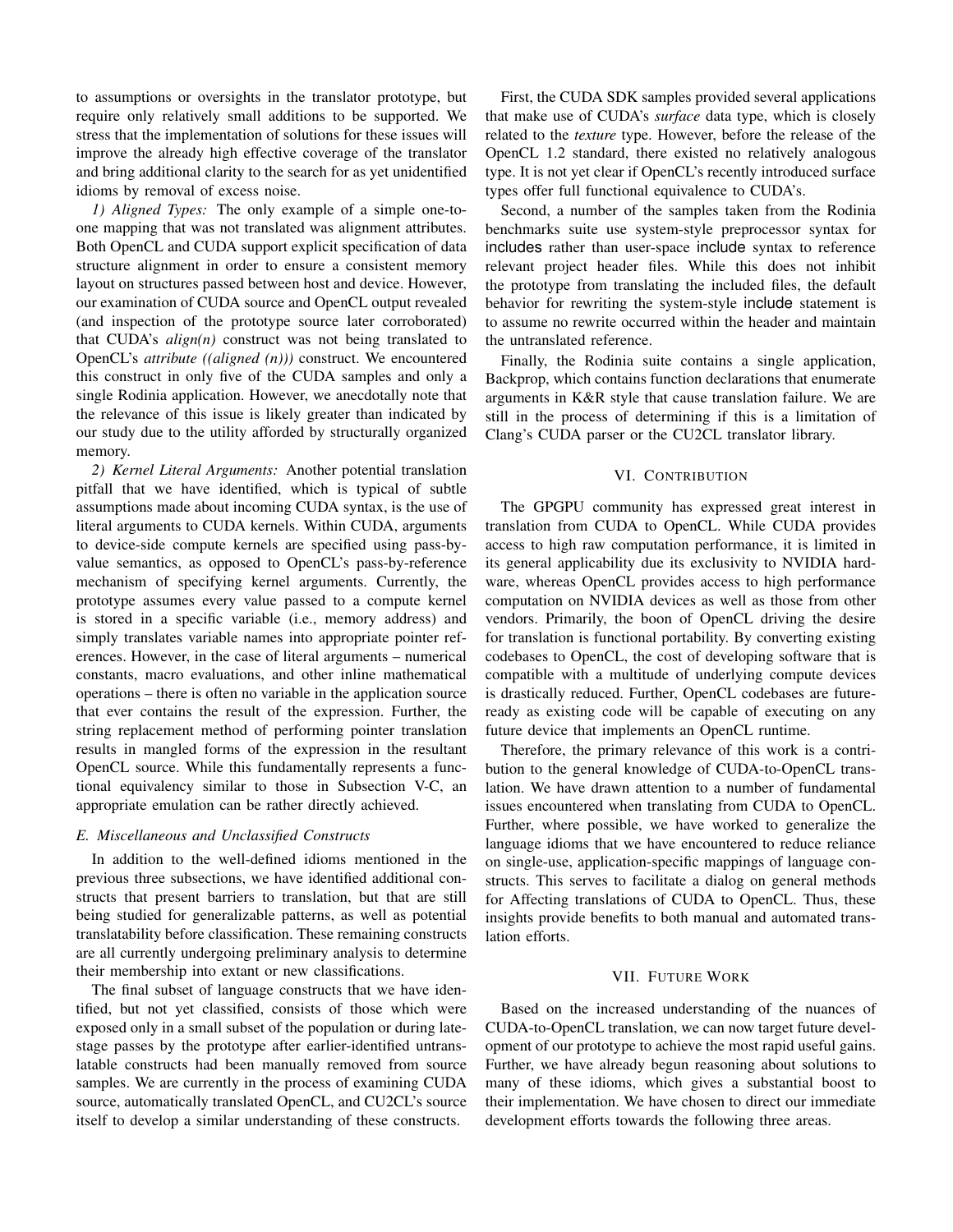*1) Support for Separate Compilation:* Support for separate compilation is a necessity for CU2CL to be considered a production-ready tool. Therefore, we have elected to devote much of our immediate effort towards generating and implementing a robust solution to this problem. We have already constructed several potential mechanisms for achieving this functionality. One such mechanism requires the generation of a small separate file into which the translator would progressively add various OpenCL initialization calls as they are identified in the individual CUDA source files in order to assemble unified initialization and finalization functions. Once a source file containing a main function is read, corresponding calls to initialization and finalization functions will be inserted. However, we are still in the process of generating other potential options and evaluating their respective merits.

*2) Robust Error Reporting:* The handling of untranslatable constructs presents a definite area of improvement for the translator. Currently only a small subset of unsupported CUDA operations emit intelligible errors during translation, but even in these cases, the error messages do not effectively direct programmer attention for manual translation. Further, a number of yet-to-be-supported constructs, including templates, library usage, and separate compilation originally resulted in segmentation faults without providing an indication as to the cause. We have implemented modifications to recognize and avoid such constructs, eliminating the majority of observed segmentation faults as a precursor to realizing a robust error reporting facility in CU2CL.

Next, we cannot simply comment out or remove untranslatable or difficult to translate regions as this destroys program semantics and will result in numerous silent errors. However, we also cannot simply pass over these constructs, emitting their original CUDA into the OpenCL output files, as this would cause inelegant compile and runtime failures in translated code. Hence, we propose an error reporting system that actively reports all such constructs, along with their source location at translation time, and adds easily searchable comment flags to the emitted OpenCL source to aid in the remaining manual translation efforts.

*3) Enhanced Translator Coverage and Robustness:* The resolution of the simple mistranslations that we have identified will noticeably improve the effective coverage and robustness of the translator. Thus, we aim to implement solutions to the aligned types, device identification, and kernel literal argument idioms as we have already conceptualized mechanisms to support their translation.

First, the translator must ensure that the data alignment attribute is properly recognized, the alignment width extracted, and appropriately reinserted using the OpenCL syntax when translating struct definitions.

Next, we have begun the process of adding support for kernel literal arguments by modifying the prototype to actively recognize expressions within kernel call parameter lists which are *not* variable identifiers and emit an appropriate notification within the terminal error stream as well as output OpenCL file. What remains is to introduce a mechanism for creating

Fig. 2. OpenCL Device Enumeration

```
int i;
cl_uint num_platforms = 0;
cl_uint num_devices = 0;
cl_uint p_dev_count, d_idx;
//allocate space for platforms
clGetPlatformIDs(0, 0, &num_platforms);
cl_platform_id * platforms =
    (cl_platform_id *) malloc(
    sizeof(cl_platform_id)
    * num_platforms);
//get all platforms
clGetPlatformIDs(num_platforms,
    &platforms[0], 0);
//count devices over all platforms
for (i = 0; i < num\_platform; i++) {
    p\_dev\_count = 0;clGetDeviceIDs(platforms[i],
        CL_DEVICE_TYPE_ALL, 0, 0,
        &p_dev_count);
    num_devices += p_dev_count;
}
//allocate space for devices
cl\_device\_id \times devices = (cl\_device\_id \times)malloc(sizeof(cl_device_id)
    * num_devices);
//get all devices
d idx = 0;for ( i = 0; i < num\_platforms; i++) {
    clGetDeviceIDs(platforms[i],
        CL_DEVICE_TYPE_ALL, num_devices,
        &devices[d_idx], &p_dev_count);
    d_idx += p_dev_count;
    p dev count = 0;
}
//use a device
cl_context context = clCreateContext(
    0, 1, &devices[deviceID], 0, 0, 0);
free(devices);
free(platforms);
```
a temporary variable of appropriate type, using it to store the result of the expression, and passing a reference to the variable to OpenCL's setKernelArg function. However, some care must be taken to ensure that creation of the temporary variable does not create conflicts with other preexisting variables.

Finally, selection of a compute device among all devices within a system can be achieved by enumerating over all